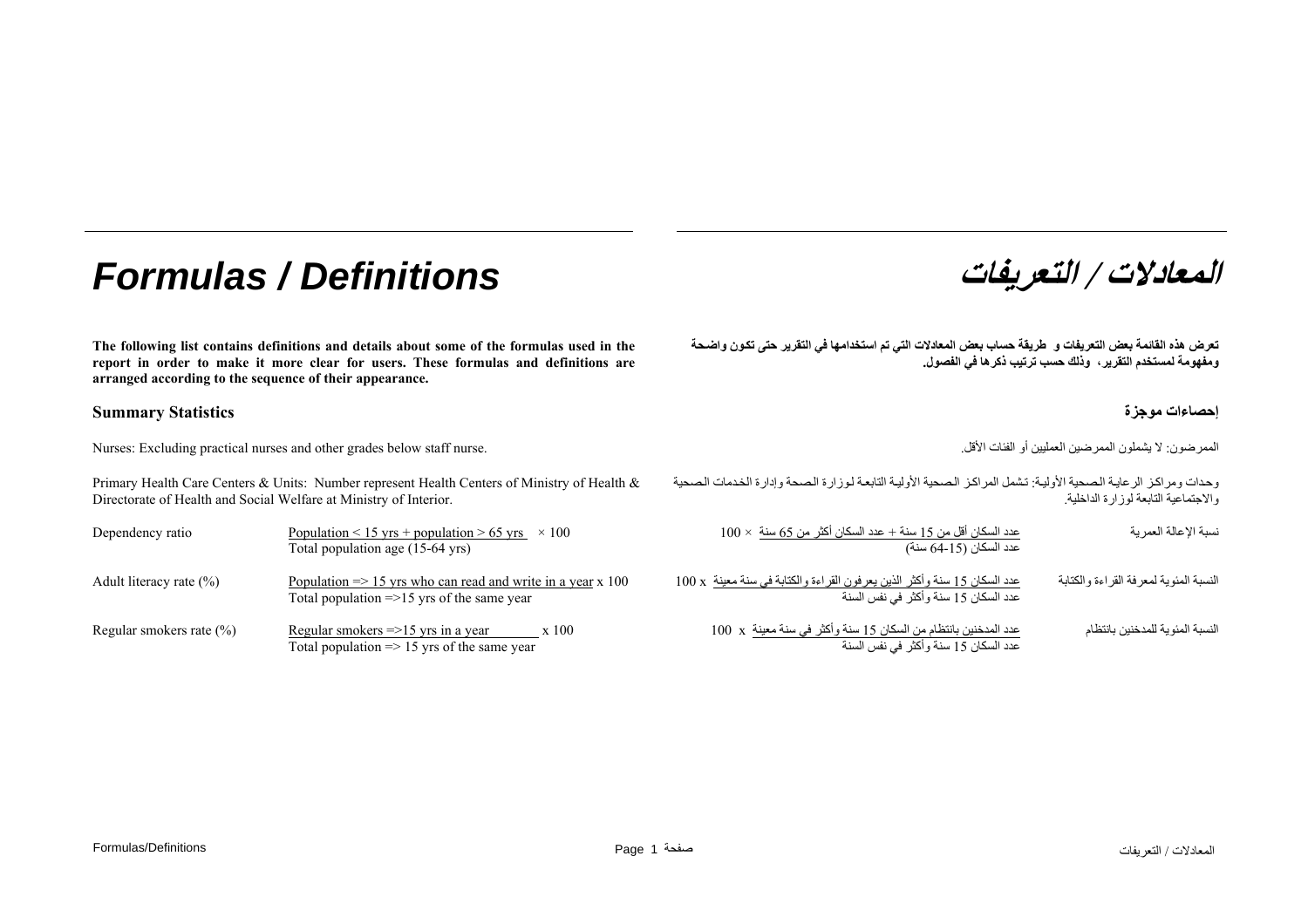| Gross Domestic Product (GDP)                          | The sum of the gross values added of all resident producers at<br>producers' prices, plus taxes less subsidies on imports during<br>accounting period. It is also equal to total final expenditure at<br>purchasers' prices (government final expenditure, private final<br>expenditure, fixed capital formation, exports of goods &<br>services, less the f.o.b. value of imports of goods $\&$ services).<br>Income- based gross domestic product is compensation of<br>employees, plus consumption of fixed capital, plus gross<br>operating surplus plus taxes less subsidies on production and<br>imports. | يساوي مجموع القيم المضافة لكافة المنتجين المقيمين في الاقتصاد بسعر المنتج<br>مضاف إليه الضرائب ومخصوما منه الإعانات على الواردات خلال الفترة<br>المحاسبية و يعادل أيضا جملة النفقات النهائية بأسعار المشترين (الاستهلاك<br>النهـائي الحكـومي، الاسـنهلاك النهـائي الخـاص، النكـوين الرأسـمالي الثابـت،<br>الصادرات من السلع والخدمات ناقصاً الواردات من السلع والخدمات مقيمة<br>بأسعار التسليم علىي البواخر) . ومن جانب الدخل فـان النـاتج المحلـى الإجمـالي<br>يساوي إجمالي نعويضات العاملين وإهلاك رأس المال الثابت وفائض التشغيل<br>والضرائب الصافية على الإنتاج والواردات . | الناتج المحلي الإجمالي بسعر السوق<br>(GDP)                                                                             |
|-------------------------------------------------------|-----------------------------------------------------------------------------------------------------------------------------------------------------------------------------------------------------------------------------------------------------------------------------------------------------------------------------------------------------------------------------------------------------------------------------------------------------------------------------------------------------------------------------------------------------------------------------------------------------------------|---------------------------------------------------------------------------------------------------------------------------------------------------------------------------------------------------------------------------------------------------------------------------------------------------------------------------------------------------------------------------------------------------------------------------------------------------------------------------------------------------------------------------------------------------------------------------------|------------------------------------------------------------------------------------------------------------------------|
| Gross Domestic Product (GDP)<br>per Capita            | Gross Domestic Product in a year<br>Population of the same year                                                                                                                                                                                                                                                                                                                                                                                                                                                                                                                                                 | ا <u>لناتج المحلى الإجمالى فى سنة معينة</u><br>عدد السكان فى نفس السنة                                                                                                                                                                                                                                                                                                                                                                                                                                                                                                          | متوسط نـصيب الفـرد مـن النــاتج المحلـي<br>الإجمالـي<br>الإجمالي                                                       |
| Gross National Income/Product<br>(GND)                | Equal to GDP less net taxes on production and imports, less<br>compensation of employees less property income payable to<br>the rest of the world plus the corresponding items receivable<br>from the rest of the world(in other words, GDP less primary<br>incomes payable to non-resident units plus primary incomes<br>receivable from non-resident units).                                                                                                                                                                                                                                                  | يساوي الناتج المحلي الإجمالي مخصوما منه الضرائب مخصوما منها الإعانات،<br>على الإنتاج والمستوردات، وتعويضات المستخدمين ودخل الملكية المدفوع لبقية<br>العالم مضاّفا إليه البنود المقابلة المتلقاة من بقية العالم (وبكلمة أخرى، الناتج<br>المحلي الإجمالي مخصوما منه الدخول الأولية المدفوعة إلىي الوحدات غير<br>المقيمة مضافا إليه الدخول الأولية المستلمة من الوحدات غير المقيمة.                                                                                                                                                                                                | الدخل القومي الإجمالي ( GNI )                                                                                          |
| Gross National Income/Product<br>(GNI) per Capita     | Gross National Income in a year<br>Population of the same year                                                                                                                                                                                                                                                                                                                                                                                                                                                                                                                                                  | الدخل القومي الإجمالي في سنة معينة<br>عدد السكان في نفس السنة                                                                                                                                                                                                                                                                                                                                                                                                                                                                                                                   | منوسط نصيب الفرد من الدخل القومي<br>الإجمالي                                                                           |
| Gross National Disposable<br>Income (GNDI)            | Equal to gross national income plus current transfer in cash or<br>in kind receivable by resident institutional units from non-<br>resident units and subtracting all current transfers in cash or in<br>kind payable by resident institutional units to non-resident<br>units.                                                                                                                                                                                                                                                                                                                                 | يساوي الدخل القومي الإجمالي مضافا إليه كل التحويلات الجارية النقدية أو<br>العينية التي تلقتها الوحدات المؤسسية المقيمة من وحدات غير مقيمة، وطرح كل<br>من التحويلات الجارية النقدية أو العينية التي تقدمها الوحدات المؤسسية المقيمة<br>إلى الوحدات غير المقيمة.                                                                                                                                                                                                                                                                                                                  | الدخل القومي المتاح الإجمالي<br>(GNDI)                                                                                 |
| Gross National Disposable<br>Income (GNDI) per Capita | Gross National Disposable Income in a year<br>Population of the same year                                                                                                                                                                                                                                                                                                                                                                                                                                                                                                                                       | <u>اجمالي الدخل القومي المتاح في سنة معينة</u><br>عدد السكان في نفس السنة                                                                                                                                                                                                                                                                                                                                                                                                                                                                                                       | متوسط نصيب الفرد من إجمالي الدخل<br>القومي المتاح                                                                      |
| Physician per 10,000 population                       | No. of physicians in a year $\times 10,000$<br>Population of the same year                                                                                                                                                                                                                                                                                                                                                                                                                                                                                                                                      |                                                                                                                                                                                                                                                                                                                                                                                                                                                                                                                                                                                 | الأطبــاء البـــشريون لكـــل 10,000 مـــن     ــــــد الأطباء في سنة معينة     × 10,000   .<br>عدد السكان في نفس السنة |
| Dentist per 10,000 population                         | No. of dentists in a year $\times 10,000$<br>Population of the same year                                                                                                                                                                                                                                                                                                                                                                                                                                                                                                                                        | <u>عدد أطباء الأسنان في سنة معينة     × 10,000</u><br>عدد السكان في نفس السنة                                                                                                                                                                                                                                                                                                                                                                                                                                                                                                   | أطباء الأسنان لكل 10,000 من السكان                                                                                     |
| Nurses & midwives per 10,000<br>population            | No. of nurses and midwives in a year $\times$ 10,000<br>Population of the same year                                                                                                                                                                                                                                                                                                                                                                                                                                                                                                                             |                                                                                                                                                                                                                                                                                                                                                                                                                                                                                                                                                                                 | الممرضون والقابلات لكل 10,000 من<br>السكان                                                                             |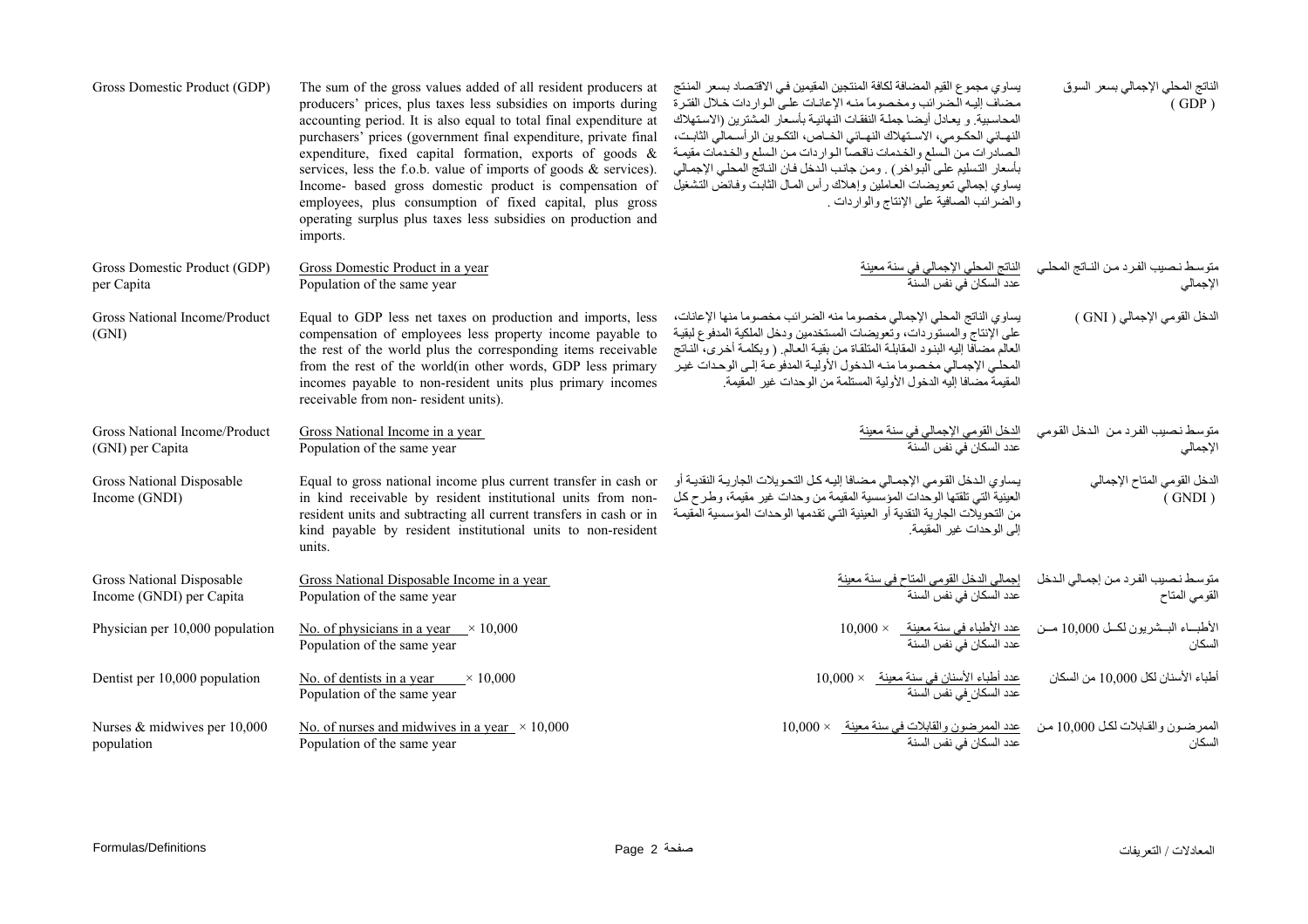| Beds per 10,000 population                                     | No. of beds in a year<br>$\times$ 10.000<br>Population of the same year                                                                               |                                                                                                                                      | الأسرة لكل 10,000 من السكان                                      |
|----------------------------------------------------------------|-------------------------------------------------------------------------------------------------------------------------------------------------------|--------------------------------------------------------------------------------------------------------------------------------------|------------------------------------------------------------------|
| Primary Health Care units and<br>centers per 10,000 population | No. of health centers in a year $\times$ 10,000<br>Population of the same year                                                                        | وحدات ومراكز الرعاية الصحية الأولية <u>عدد المراكز الصحية في سنة معينة</u> × 10,000<br>لكل 10,000 من السكان                          |                                                                  |
| Nurse per physician                                            | No. of nurses in a year<br>No. of physicians of the same year                                                                                         | <u>عدد الممرضات في سنة معينة<br/>عدد الأطباء في نفس السنة</u>                                                                        | ممر ض لكل طبيب                                                   |
| Crude birth rate                                               | Live births in a year $\times 1000$<br>Population of the same year                                                                                    | المواليد الأحياء في سنة معينة_ × 1000<br>عدد السكان في نفس السنة                                                                     | معدل المواليد الخام                                              |
| Still birth rate                                               | Still births in a year<br>$\times$ 1000<br>Still births in a year<br>Total births (live births $+$ still births) of the same year                     | المواليد الموتى في سنة معينة<br>جملة المواليد (الأحياء + الموتى) في نفس السنة                                                        | معدل المواليد الموتبي                                            |
| Premature birth rate                                           | Premature births in a year $\times$ 1000<br>Live births of the same year                                                                              | عدد المواليد الخدج في سنة معينة _ x 1000<br>المواليد الأحياء في نفس السنة                                                            | معدل المواليد الخدج                                              |
| Perinatal mortality rate                                       | Still births $+$ deaths within the first 7 days of life<br>$\times$ 1000<br>in a year<br>Total births (live births $+$ still births) of the same year | ا <u>لمواليد الموتى + وفيات الرضع أقل من اسيوع في سنة معينة   × 1000</u><br>جملة المواليد(الأحياء + الموتى) في نفس السنة             | معدل وفيات الأجنة حول الولادة                                    |
| Neonatal mortality rate                                        | Infants deaths $age < 7 days + infants$ Deaths<br>$(7 \text{days} < 4 \text{ wks})$ in a year<br>$\times 1000$<br>Live births of the same year        | وفيات الرضع أقل من اسبوع + وفيات الرضع<br>$1000 \times$<br>_ اسبوع إلى أقل من 4 أسابيع في سنة معينة<br>المواليد الأحياء في نفس السنة | معدل وفيات الأجنة المبكرة                                        |
| Post neonatal mortality rate                                   | Infants deaths =>4 weeks and < 1 year in a year $\times$ 1000<br>Live births of the same year                                                         | وفيات الرضع 4 أسابيع الى أقل من سنة في سنة معينة_ × 1000<br>المو البد الأحياء في نفس السنة                                           | معدل وفيات الأجنة المتأخرة                                       |
| Infant mortality rate                                          | Infant deaths $\leq 1$ year in a year $\times 1000$<br>Live births of the same year                                                                   | وفيات الرضع أقل من سنة في سنة معينة_ × 1000<br>المواليد الأحياء في نفس السنة                                                         | معدل وفيات الرضع                                                 |
| Under 5 yrs mortality<br>per 1000 live births                  | Children deaths $\leq$ 5 yrs in a year $\times$ 1000<br>Live births of the same year                                                                  | <u>جملة وفي</u> ات الأطفال أقل من 5 سنوات في سنة معينة_ × 1000<br>المواليد الأحياء في نفس السنة                                      | معدل وفيات الأطفال أقل من 5 سنوات<br>لكل 1000 مولود حي           |
| Under 5 yrs mortality<br>per 1000 child $<$ 5 yrs              | Children deaths $\leq$ 5 yrs in a year<br>$\times$ 1000<br>Population age less than 5 yrs of the same year                                            | جملة وفيات الأطفال أقل من 5 سنوات في سنة معينة_ × 1000<br>السكان أقل من 5 سنوات في نفس السنة                                         | معدل وفيات الأطفال أقل من 5 سنوات<br>لكل 1000 طفل أقل من 5 سنوات |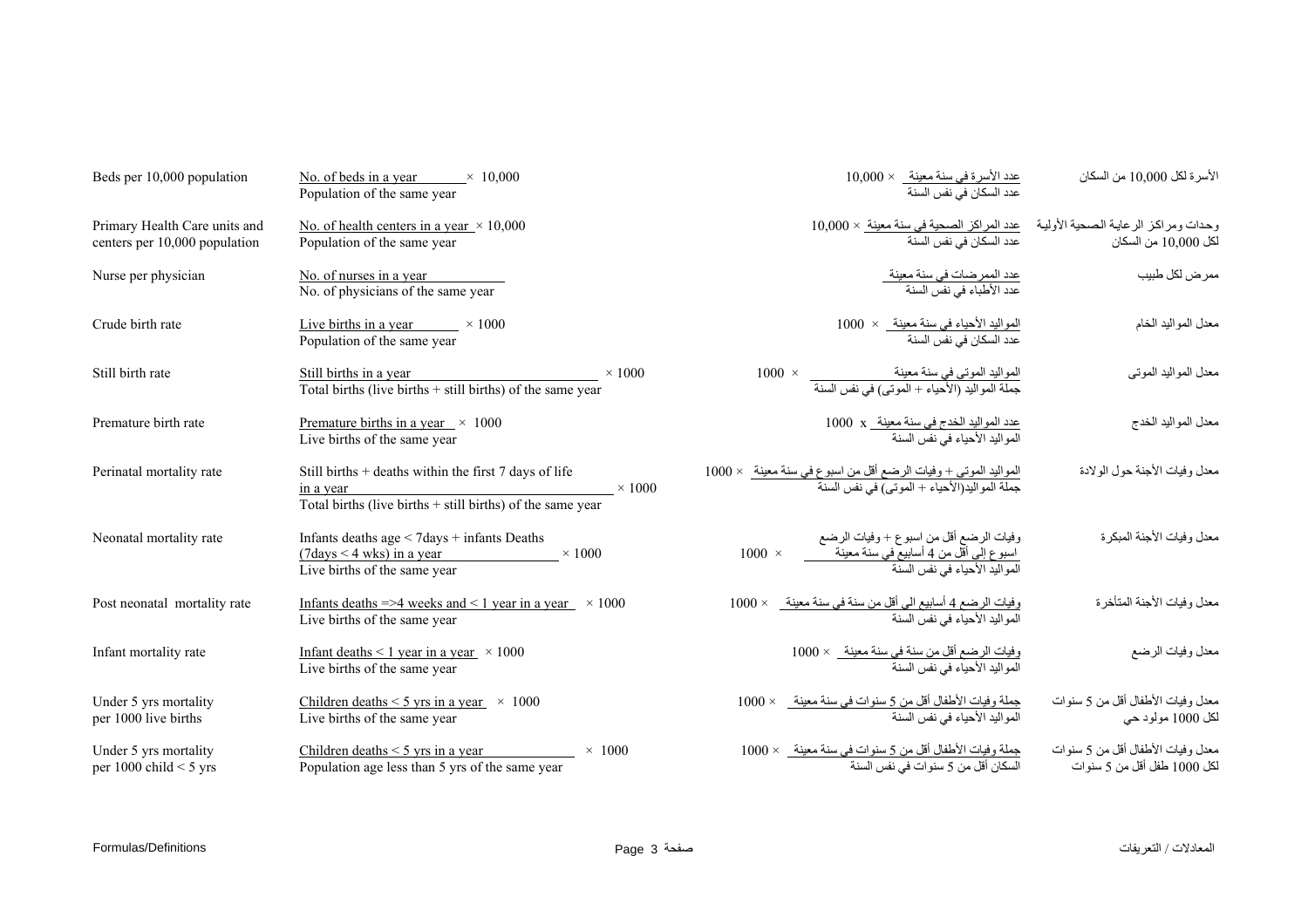| Maternal mortality rate                                             | Deaths due to Complication of pregnancy childbirth<br>& puerperium [ICD-10 (O00-O99)] in a year $\times$ 1000<br>Live births of the same year          | عدد الو فيات بسبب مضباعفات الحمل<br>والولادة والنفاس [(O00-O99) 10-ICD في سنة معينة × 1000<br>.<br>المو اليد الأحياء في نفس السنة                                                                     | معدل وفيات الأمومة                                                  |
|---------------------------------------------------------------------|--------------------------------------------------------------------------------------------------------------------------------------------------------|-------------------------------------------------------------------------------------------------------------------------------------------------------------------------------------------------------|---------------------------------------------------------------------|
| Crude death rate                                                    | Total deaths in a year $\times 1000$<br>Population of the same year                                                                                    | <u>عدد الوفيات في سنة معينة × 1</u> 000<br>عدد السكان في نفس السنة                                                                                                                                    | معدل الوفيات الخام                                                  |
| Natural Population Increment                                        | Total of live birth in a year - Total deaths of the same year                                                                                          | عدد المواليد الأحياء في سنة معينة – عدد الوفيات في نفس السنة                                                                                                                                          | الزيادة الطبيعية للسكان                                             |
| Natural Population Increment Rate                                   | Natural population increase in a year x 1000<br>Population of the same year                                                                            | الزيادة الطبيعية للسكان في سنة معينة  x   1000<br>عدد السكان في نفس السنة                                                                                                                             | معدل الزيادة الطبيعية للسكان                                        |
| General fertility rate<br>(Female15-49)                             | Total of registered live births in a year<br>$\times$ 1000<br>Population Female age (15-49) of the same year                                           | عدد المواليد الأحياء المسجلين في سنة معينة __×  1000<br>السكان الإناث (15-49) في نفس السنة                                                                                                            | معدل الخصوبة العام<br>$(49 - 15 \nightharpoonup 1)$                 |
|                                                                     | Total fertility rate per women (TFR) female age $(15-49) = 5 \times (F1 + F2 + \dots + F7) / 1000$                                                     | $1000$ / (F7+ + F2 + F1) $\times$ 5 = (49 – 15) معدل الخصوبة الكلي للمرأة الواحدة للإناث (15 – 49)                                                                                                    |                                                                     |
| $5 = size of age group$<br>Fi represent age specific fertility rate |                                                                                                                                                        |                                                                                                                                                                                                       | 5 = مقدار الفئة العمر بة<br>Fi تمثل المعدل النوعي للخصوبة حسب العمر |
|                                                                     | F1 (Female 15-19) = Registered live births of mothers age (15-19) in a year $\times$ 1000<br>Total female population age (15-19) of the same year      | F1   السكان الإناث 15 – 19 سنة = ا <u>لمواليد الأحي</u> اء المسجلين للمر أة في الفئة العمرية (15-19) في سنة معينة   × 1000<br>جملة الإناث في الفئة العمرية (15-19) في الفئة العمرية (15-19).          |                                                                     |
|                                                                     | F2 (Female 20-24) = Registered live births of mothers age (20-24) in a year $\times$ 1000<br>Total female population age (20-24) of the same year      | F2 السكان الإناث 20 – 24 سنة = <u>المواليد الأحي</u> اء المسجلين للمر أة في الفئة العمرية (20-24) في سنة معينة × 1000<br>جملة الإناث في الفئة العمرية (20-24) في نفس السنة                            |                                                                     |
|                                                                     | F3 (Female 25-29) = Registered live births of mothers age (25-29) in a year $\times$ 1000<br>Total female population age (25-29) of the same year      | F3 السكان الإناث 25 – 29 سنة = <u>المواليد الأحي</u> اء المسجلين للمر أة في الفئة العمرية <u>(25-29) في سنة معينة</u> × 1000<br>جملة الإناث 24 – المجلة الإناث في الفئة العمرية (25-29 ) في نفس السنة |                                                                     |
|                                                                     | F4 (Female 30-34) = Registered live births of mothers age $(30-34)$ in a year<br>$\times$ 1000<br>Total female population age (30-34) of the same year | F4   السكان الإناث 30 – 34 سنة = <u>المواليد الأحياء الم</u> سجلين <u>للمر</u> أة في الفئة العمرية (30-34) في سنة معينة   × 1000<br>جملة الإناث في الفئة العمرية (30-34 ) في نفس السنة                |                                                                     |
|                                                                     | F5 (Female 35-39) = Registered live births of mothers age (35-39) in a year $\times$ 1000<br>Total female population age (35-39) of the same year      | F5 السكان الإناث 35 – 39 سنة = <u>المواليد الأحياء الم</u> سجلين <u>للمر</u> أة في الفئة العمرية (3 <u>5-39) في سنة معينة</u> × 1000<br>جملة الإناث في الفئة العمرية (35-39 ) في نفس السنة            |                                                                     |
|                                                                     | F6 (Female 40-44) = Registered live births of mothers age (40-44) in a year $\times$ 1000<br>Total female population age (40-44) of the same year      | F6 السكان الإناث 40 – 44 سنة = <u>المواليد الأحياء الم</u> سجلين <u>للمر</u> أة في الفئة العمرية (40-44) في سنة معينة × 1000<br>جملة الإناث في الفئة العمرية (40-44 ) في نفس السنة                    |                                                                     |
|                                                                     | F7 (Female 45-49) = Registered live births of mothers age (45-49) in a year $\times$ 1000<br>Total female population age (45-49) of the same year      | F7 السكان الإناث 45 – 49 سنة = المواليد الأحياء المسجلين للمرأة في الفئة العمرية (45-49) في سنة معينة × 1000<br>جملة الإناث في الفئة العمرية (45-49 ) في نفس السنة                                    |                                                                     |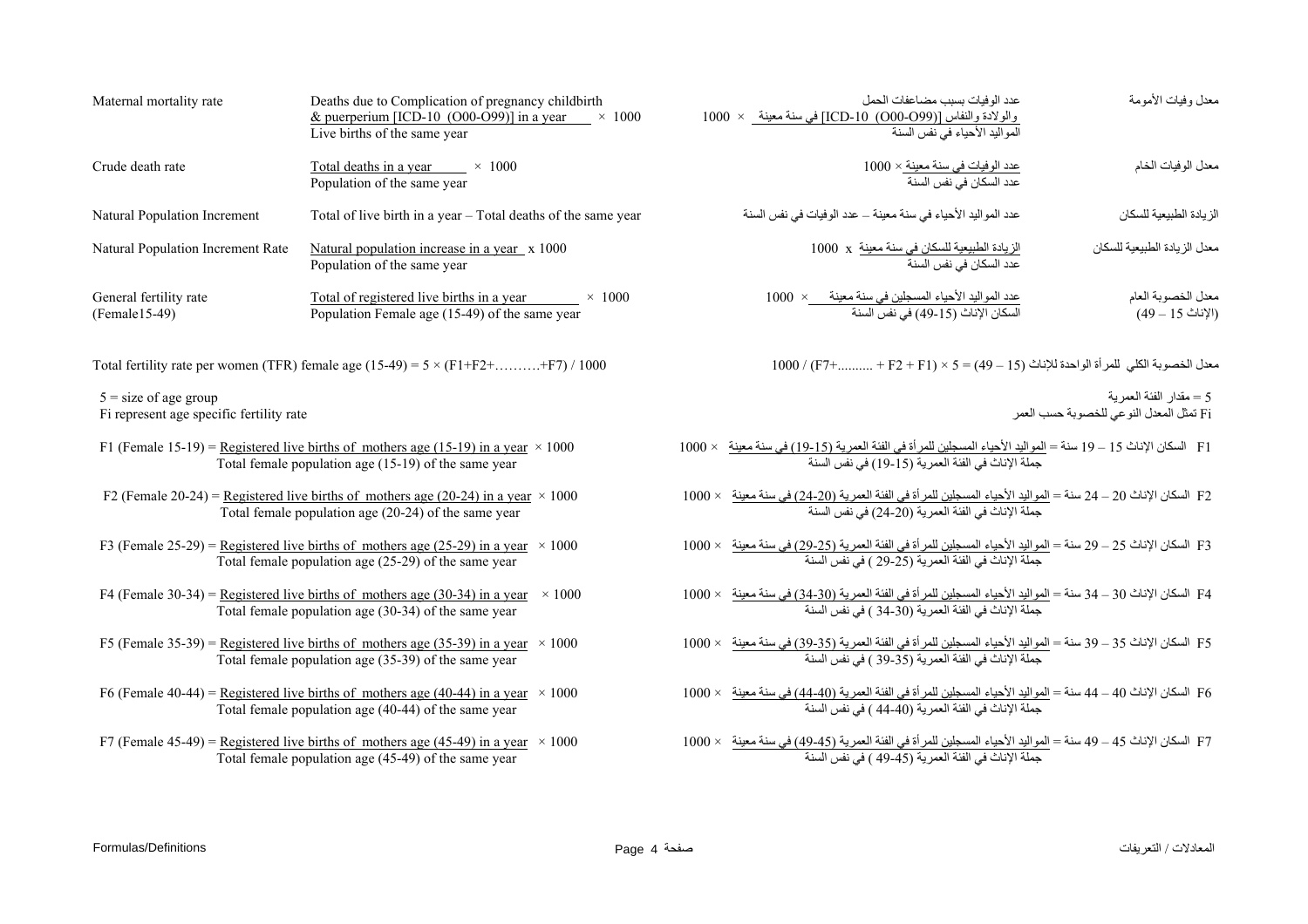Allied Health:

Includes pharmacists & technicians, dental hygienists & technicians, laboratory technologists & technicians, radiographers & technicians, physiotherapists and occupational therapist, prosthetic and orthotics technicians.

In-patients (admissions): Total of all admitted patients during the year.

#### Out-patient Visits:

**Public Health** 

Defined as patient visit to a particular clinic/health center. If the patient visits three clinics in one hospital on the same day, these are counted as three visits.

| Sex Ratio at Birth (Male : 100 female) | Total male live birth in a year          | x 100 |
|----------------------------------------|------------------------------------------|-------|
|                                        | Total female live birth of the same year |       |

Table 6.3 third dose of OPV, DPT, Hib & HB immunization coverage formula described below in

#### المهن الطبية المساندة: وتشمل الصيادلة والفنيون ، فنيو صحة الفم والأسنان ، محللو وفنيو مختبر ، مصورو وفنيو أشعة ، فنيو علاج طبيعي وتأهيل مهني ، أطراف صناعية وعظام.

المرضى الداخليون (الدخول): مجموع المرضى الذين تم قبولهم بصورة رسمية للبقاء في المستشفى خلال سنة معينة.

زيارات العيادات الخارجية: عدد زيارات المرضى لعيادة معينة إذا زار المريض ثلاث عيادات في مستشفى واحد خلال نفس اليوم فإنها تحسب على .انها ثلاث زيارات منفصلة

> عدد المواليد الذآور الأحياء في سنة معينة <sup>x</sup> <sup>100</sup> عدد المواليد الإناث الأحياء في نفس السنة نسبة النوع عند الولادة ( ذآر : <sup>100</sup> أنثى )

### **الصحة العامة**

جدول 6.5 نسبة تغطية تطعيمات الخناق والكزاز والشاهوق ، شلل الأطفال ، التهاب الكبد الوبائي ، هيموفلس انفلونزا (الجرعة الثالثة) تم عرضهم في معادلة واحدة لأن نفس المعادلة تنطبق .

### نسبة التغطية بالتطعيمات حسب المركز الصحي:

الخناق والكزاز والشاهوق ، شلل الأطفال ، التهاب الكبد الوبائي ، هيموفلس انفلونزا (الجرعة الثالثة) حسب المركز الصحي

الرضع أقل من سنة الذين استكملوا أحد هذه التطعيمات بالمرآز الصحي حسب الجنسية في سنة معينة × 100 (المواليد الأحياء المسجلين بالمرآز الصحي – وفيات الرضع المسجلين بالمركز الصحي) حسب الجنسية في نفس السنة

## *% IMMUNIZATION COVERAGE BY HEALTH CENTER:*

one formula because same formula applicable on each vaccine.

Third dose of OPV, DPT, Hib & HB by health center

Infants <1 yr who received a vaccine at H.C by nationality in a year  $\times 100$ (Registered live births at H.C.- Infants deaths) by nationality of the same year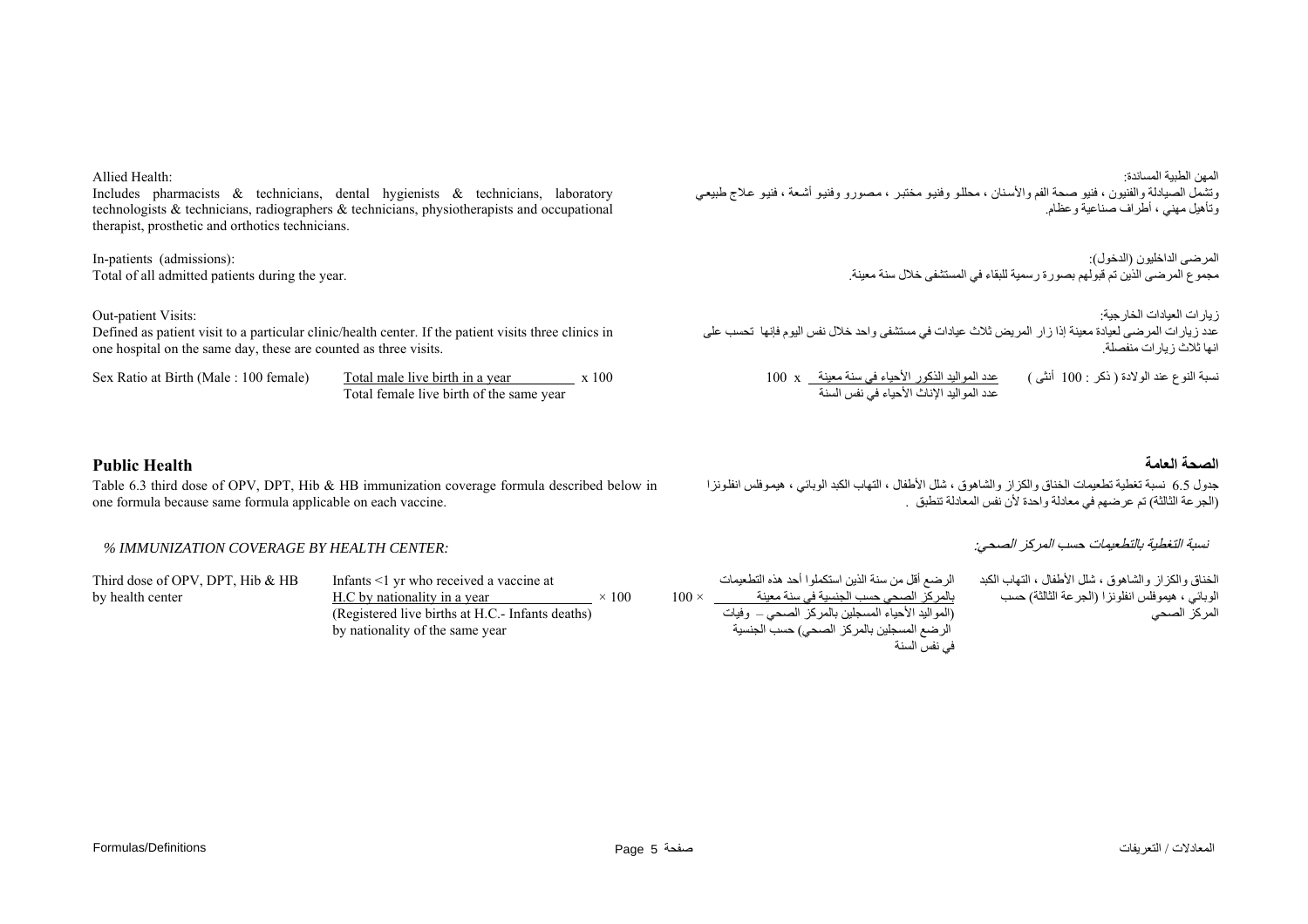| MMR1 (Mumps, Measles, Rubella – $1st$<br>dose) by health center      | Children (1-2 yrs) who received MMR1 at H.C<br>by nationality in a year $\times 100$<br>Registered live births at H.C. of previous year<br>by nationality                                                                                                         | الأطفال من (1 – 2 سنة ) الذين استكملوا تطعيم الحصبة<br>والحصبة الألمانية والنكاف بالمركز الصحى حسب<br>الجنسية في سنة معينة<br>المواليد الأحياء المسجلين بالمركز الصحي حسب<br>الجنسية للسنة التي تسبقها                                                                                                                        | الحصبة والحصبة الألمانية والنكاف (الجرعة الأولى)<br>حسب المركز الصحى  |
|----------------------------------------------------------------------|-------------------------------------------------------------------------------------------------------------------------------------------------------------------------------------------------------------------------------------------------------------------|-------------------------------------------------------------------------------------------------------------------------------------------------------------------------------------------------------------------------------------------------------------------------------------------------------------------------------|-----------------------------------------------------------------------|
| MMR2 (Mumps, Measles, Rubella $-2nd$<br>dose) by health center       | Children (4-6 yrs) who received MMR2 at H.C<br>by nationality in a year $\times 100$<br>(Registered lives births at H.C who<br>born 5 yrs before the above year $-$ All the death<br>of children of the same age group during the past<br>5 years) by nationality | الأطفال من 4-6 سنوات الذين استكملوا تطعيم الحصبة<br>والحصبة الألمانية والنكاف بالمركز الصحى<br>حسب الجنسية في سنة معينة<br>جسب الجنسية في سنة معينة<br>(جميع المواليد الأحياء المسجلين بالمركز الصحي<br>الذين ولدوا قبل خمس سنوات من العام<br>المذكور _جملة وفيات نفس الفئة العمرية خلال<br>الخمس سنوات التي تلت سنة الولادة) | الحصبة والحصبة الألمانية والنكاف (الجرعة الثانية)<br>حسب المركز الصحى |
| <b>NATIONAL COVERAGE:</b>                                            |                                                                                                                                                                                                                                                                   |                                                                                                                                                                                                                                                                                                                               | نسبة التغطية على المستوى الوطني:                                      |
| MMR2 Mumps, Measles, Rubella $-2nd$<br>dose)                         | Children (4-6 yrs) who received MMR2<br>by nationality in a year<br>$\times$ 100<br>Total registered live births who born 5 yrs<br>before the above year - All the death of<br>children of the same age group during the<br>past 5 years                          | الأطفال من 4-6 سنو ات الذين استكملو ا  تطعيم الحصبة<br>والحصبة الألمانية والنكاف حسب الجنسية في سنة معينة × 100<br>جميع المواليد الأحياء المسجلين الذين ولدوا قبل خمس<br>سنوات من العام المذكور –جملة وفيات نفس الفئة<br>العمرية خلال الخمس سنوات التي تلت سنة الولادة                                                        | الحصبة والحصبة الألمانية والنكاف (الجرعة الثانية)                     |
| Tetanus Toxoid (TT2+)                                                | No. of pregnant women received $2nd$ dose<br>or more of TT2 in a year<br>$\times$ 100<br>Registered live births of the same year                                                                                                                                  | عدد الحوامل اللاتي طعمن بالتيتانوس<br>جر عنين أو أكثر في سنة معينة<br>المواليد الأحياء المسجلين في نفس السنة<br>$100 \times$                                                                                                                                                                                                  | نسبة التغطية بجر عتين أو أكثر من لقاح<br>التيتانوس للحوامل            |
| For more information, see Conventions at Primary Health Care chapter |                                                                                                                                                                                                                                                                   |                                                                                                                                                                                                                                                                                                                               | لمزيد من المعلومات ، انظر الاصطلاحات في فصل الرعاية الصحية الأولية    |
| TT2 child protection rate at birth PAB                               | Pregnant women received $2nd$ dose<br>or more of TT2 in a year<br>$\times$ 100<br>No. of children $\leq 1$ yr who received 1 <sup>st</sup> dose<br>of DPT of the same year                                                                                        | عدد الحوامل اللاتي طعمن بالتيتانوس<br>جرعتين أو أكثر في سنة معينة<br>$100 \times$<br>عدد الأطفال أقل من سنة استكملوا الجرعة<br>الأولى من نطعيم الخناق والكزاز والشاهوق<br>في نفس السنة                                                                                                                                        | نسبة الأطفال المحصنين عند الو لادة<br>ضد التيتانوس                    |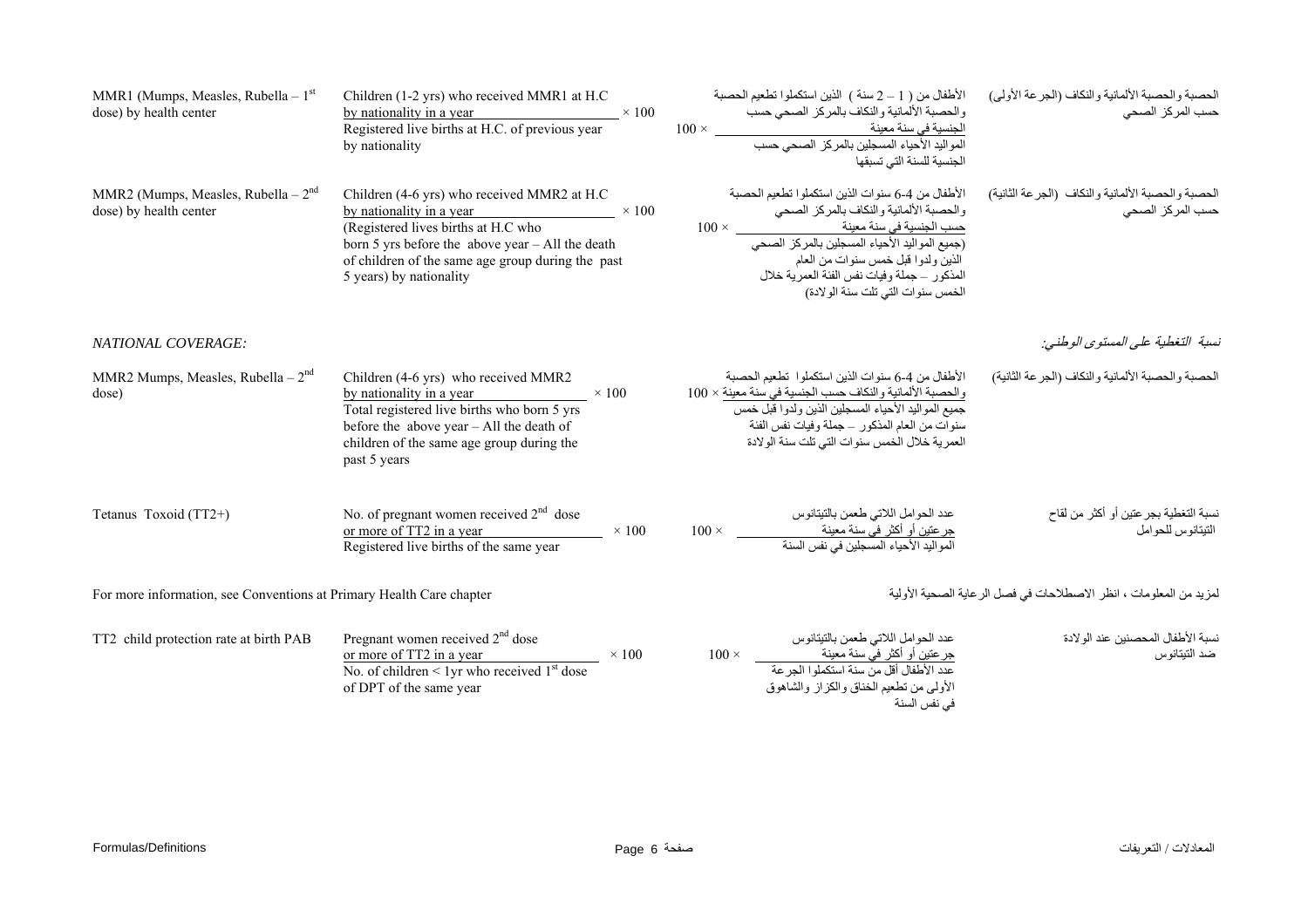# **الرعاية الصحية الأولية Care Health Primary**

| Average health centers visits/per capita                                  | Total general, Mother & Child Health<br>Care visits (morning)<br>Population by health center                       | جملة زيارات العيادات العامة ورعاية الأمومة والطفولة (صباحا)<br>عدد السكان حسب المركز الصحى                                                        | متوسط عدد زيارات الفرد للمركز الصحى                                           |
|---------------------------------------------------------------------------|--------------------------------------------------------------------------------------------------------------------|---------------------------------------------------------------------------------------------------------------------------------------------------|-------------------------------------------------------------------------------|
| Average cost per health center visit                                      | Cost by health center<br>Total General, dental, Mother & Child Health<br>Care (morning/evening/holiday) visits     | <u>التكلفة حسب المركز الصحي</u><br>.<br>جملة زيار ات العيادات العامة و الأسنان ور عاية الأمومة<br>والطفولة (صباحا و مساءً والإجازة)               | متوسط تكلفة زيارة المركز الصحى                                                |
| Average no. of pregnancy visits<br>(Table 7.5)                            | New antenatal visits in a year<br>Total antenatal visits of the same year                                          | جملة الزيارات الجديدة في سنة معينة<br>جملة زيارات الحوامل في نفس السنة                                                                            | متوسط عدد الزيارات الجديدة في الحمل<br>( جدول 7.5 )                           |
| Postnatal & postabortal 1st visit rate<br>(Table7.5)                      | (New postnatal visits) $+$<br>(New postabortal visits) $\times$ 100<br>New antenatal visits                        | ( الزيارات الجديدة لفحص ما بعد الولادة ) +<br>$100 \times$ ( الزيار ات الجديدة لفحص ما بعد الإجهاض) $\times 100$<br>جملة الزيارات الجديدة للحوامل | معدل الزيارات الجديدة لفحص ما بعد الولادة<br>وما بعد الإجهاض (%) ( جدول 7.5 ) |
| Rate of visits with abnormal finding<br>(Table 7.9)                       | No. of visits with abnormal finding $\times$ 100<br>Total child screening visits                                   | <u>عدد زيارات الأطفال بنتائج غير طبيعية للفحص</u> ×  100<br>جملة زيارات فحص الأطفال                                                               | معدل زيارات الأطفال بنتائج غير طبيعة (%)<br>( جدول 7.9 )                      |
| Rate of children visits referred to<br>specialized clinics<br>(Table 7.9) | Total children visits referred to<br>specialized clinics<br>$\times$ 100<br>Total no. of children screening visits | جملة الحالات المحولة من زيارات الأطفال<br>للعيادات التخصصية<br>جملة زيارات فحص الأطفال                                                            | معدل تحويل الأطفال الى العيادات (%)<br>( جدول 7.9 )                           |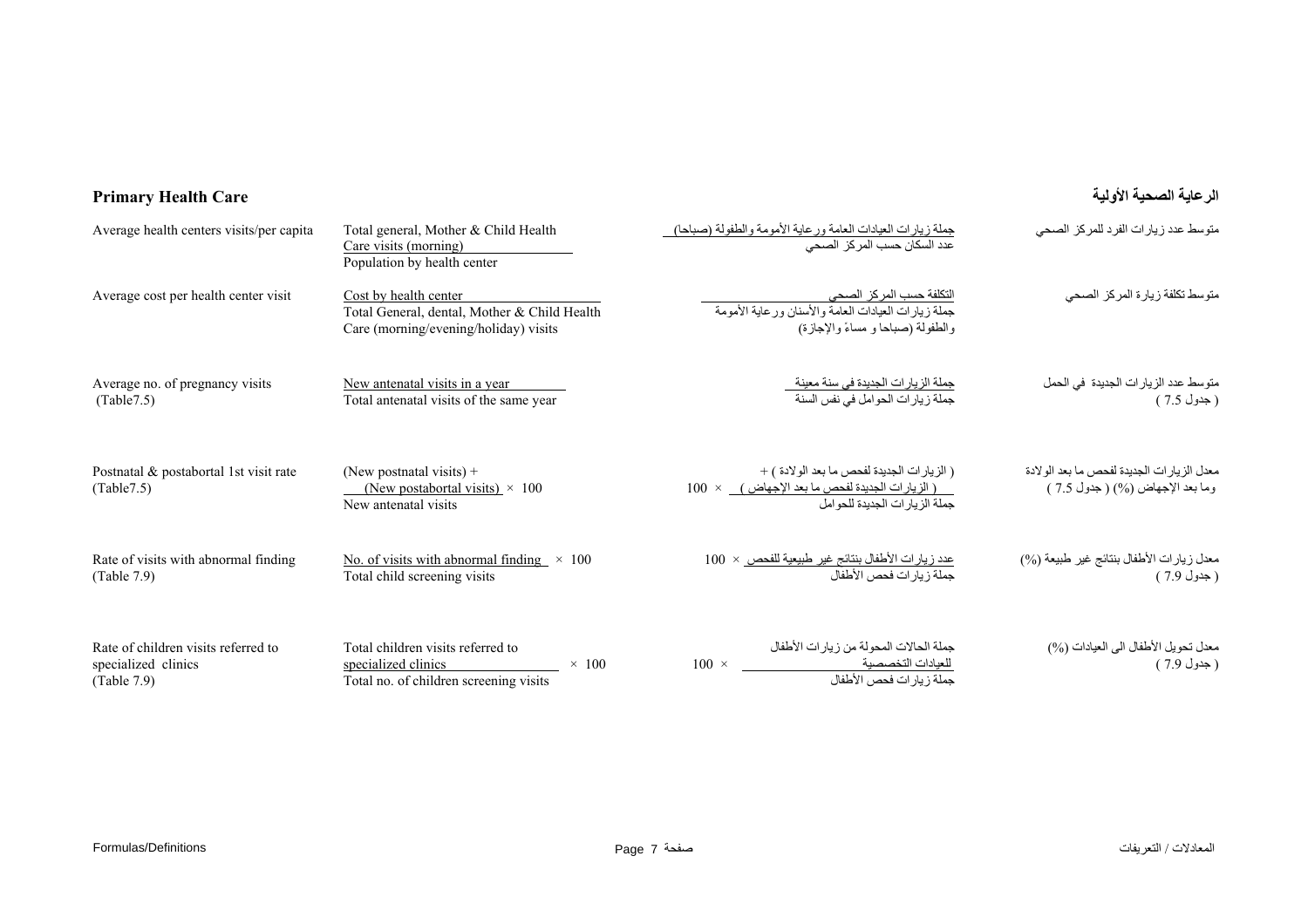# نسبة الأطفال الذين استكملوا جميع زيارات فحص الأطفال حسب السن ( جدول 7.9 ): " PERCENTAGE OF CHILDREN FULLY SCREENED BY AGE (TABLE 7.9)

| Percentage of children fully screened<br>for first year      | Children fully screened at $1st$ year by<br>nationality in a year<br>x 100<br>(Registered live Births - Infant Deaths) by<br>nationality of the same year                                                                                                           | عدد الأطفال الذين استكملوا فحص السنة الأولى<br>حسب الجنسية في سنة معينة معينة المعينة المعينة و 100 × 100<br>(المواليد الأحياء المسجلين – وفيات نفس الفئة العمرية)<br>حسب الجنسية  في نفس السنة                                                                          | نسبة الأطفال الذين استكملوا جميع زيارات فحص الأطفال<br>للسنة الأولىي من العمر     |
|--------------------------------------------------------------|---------------------------------------------------------------------------------------------------------------------------------------------------------------------------------------------------------------------------------------------------------------------|--------------------------------------------------------------------------------------------------------------------------------------------------------------------------------------------------------------------------------------------------------------------------|-----------------------------------------------------------------------------------|
| Percentage of children fully screened for<br>second year     | Children fully screened for $2nd$ year by<br>nationality in a year x 100<br>(Registered live births who born 2 yrs before<br>the above year - All the deaths of children<br>at the same age group during the past 2 years)<br>by nationality                        | عدد الأطفال الذين استكملوا فحص السنة الثانية<br>جملة وفيات نفس الفئة العمرية خلال السنتين<br>التي تلت سنة الولادة) حسب الجنسية                                                                                                                                           | نسبة الأطفال الذين استكملوا جميع زيارات فحص الأطفال<br>للسنة الثانية من العمر     |
| Percentage of children fully screened for<br>third year      | Total children fully screened for 3 <sup>rd</sup> year<br>by nationality in a year $x 100$<br>(Registered live births who born 3 yrs before<br>the above year $-$ All the deaths of children<br>at the same age group during the past 3 years)<br>by nationality    | جملة الأطفال الذين استكملوا فحص السنة الثالثة<br>حسب الجنسية في سنة معينة<br>$100 \times$<br>(جملة المواليد الأحياء المسجلين فبل ثلاث سنوات -<br>جملة وفيات نفس الفئة العمرية خلال الثلاث سنوات<br>التي تلت سنة الولادة) حسب الجنسية                                     | نسبة الأطفال الذين استكملوا جميع زيارات فحص الأطفال<br>للسنة الثالثة من العمر     |
| Percentage of children fully screened<br>from $5$ to 6 years | Total children of age (5-6 years- at school<br>entry) and received MMR2 in a year x 100<br>(Total registered live births who born 5 yrs)<br>before the above year $-$ All the death of<br>children at the same age group during the<br>past 5 years) by nationality | جملة الأطفال (5-6 سنوات) الذين أتموا فحص ما قبل<br>المدرسة وطعموا MMR 2 في سنة معينة مصل × 100<br>(جميع المواليد الأحياء المسجلين الذين ولدوا قبل<br>خمس سنوات من العام المذكور – جملة وفيات<br>نفس الفئة العمرية خلال الخمس سنوات التي تلت<br>سنة الو لادة) حسب الجنسية | نسبة الأطفال الذين استكملوا جميع زيارات فحص الأطفال<br>من 5 إلىي 6 سنوات من العمر |
| Immunization coverage (Table 7.10)                           | Formulas used in this table are same as formulas<br>of table 6.3 $\&$ 6.4 in the Public Health, except for                                                                                                                                                          | معادلات هذا الجدول هي نفس المعادلات المستخدمة في جدولي<br>الصحة العامة 6.3 و 6.4، ماعدا إن المقام المستخدم في جدول                                                                                                                                                       | نسبة التغطية بالتطعيمات ( جدول 7.10 )                                             |
| See Public Health formulas                                   | the % total of all health centers (Total row) table<br>7.10 denominator is Bahraini registered live<br>births, where is in Public Health table it was total<br>registered live births Bah & Non Bah.                                                                | 7.10 لاحتساب نسبة التغطية في جميع المراكـز هـو للمواليـد<br>البحرينيين بينما في الصحة العامة المقام عبارة عن جملة المواليد<br>الأحياء المسجلين البحر ينبين والغير بحر ينيين                                                                                              | انظر معادلات الصحة العامة                                                         |